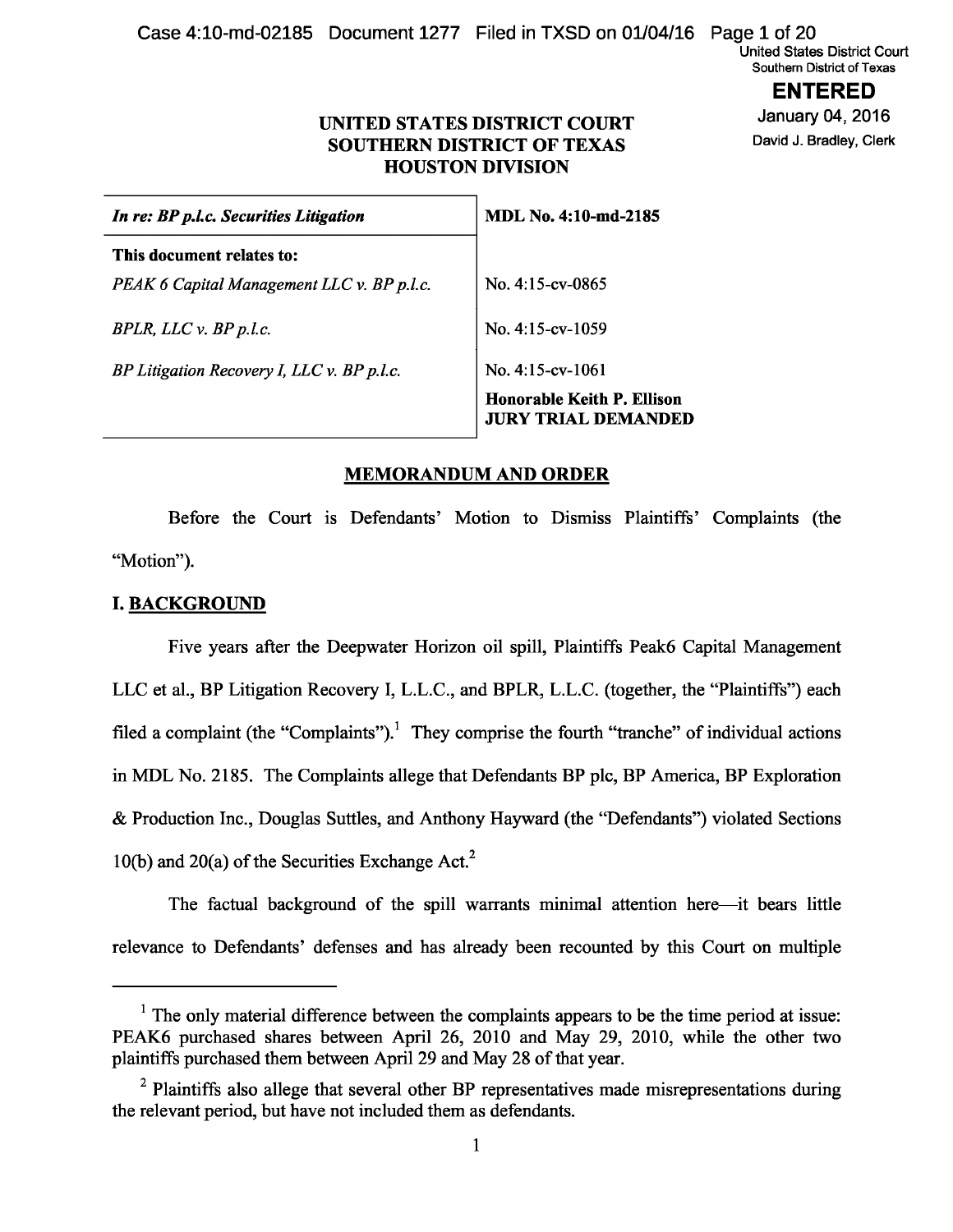### Case 4:10-md-02185 Document 1277 Filed in TXSD on 01/04/16 Page 2 of 20

occasions. The most noteworthy factual wrinkle pertains to the identity of the Plaintiffs: BP Litigation Recovery and BPLR (the "Assignee Plaintiffs") are not actual purchasers of BP securities. Instead, they are limited liability companies into which eight purchasers (the "Purchasers") of BP American Depositary Shares ("BP ADS") expressly contributed "all of their respective rights  $\ldots$  in all claims and causes of action related to [their BP ADS shares]."<sup>3</sup> In other words, the Assignee Plaintiffs are special purpose entities created by actual purchasers of BP ADS to serve as litigation vehicles for their Exchange Act claims in this action. There is no suggestion that the Assignee Plaintiffs have, or ever will have, any function in any other litigation or non-litigation context. Nor is there any suggestion that the Purchasers would be in any degree disadvantaged if they were to litigate their claims without the Assignee Plaintiffs.

Each Assignee Plaintiff is manager-managed and owned by two classes of members. The manager of each company holds a Class A membership interest and is "empowered to retain counsel and take the actions necessary and appropriate to prosecute the claims, including coordinating discovery requested from the Class B Members [ *i.e.* , the Purchasers] in connection with the prosecution of the Claims."<sup>4</sup> The Purchasers each hold Class B membership interests and are entitled to all "Net Profits" distributed by the companies. Profits, to the extent that any arise from this litigation, will be allocated "pro rata based on the relative purchases of each Class B Member in the American Depository [sic] Shares of BP plc."<sup>5</sup> The manager, as a Class A member, does not hold an equity stake in the companies and is not entitled to any distributions. <sup>6</sup>

<sup>&</sup>lt;sup>3</sup> (*See* Pls. Exhibits A and B ("Op. Agmt") § 3.04.) BPLR has six Class B members, and BP Litigation Recovery I has two Class B members.

 $4$  (Opp'n at 8 (quoting Op. Agmt. § 3.04)).

 $<sup>5</sup>$  (Op. Agmt. § 3.03; *see also* Op. Agmt., Schedule A.)</sup>

<sup>6</sup>(*See* Op. Agmt., Schedule A.)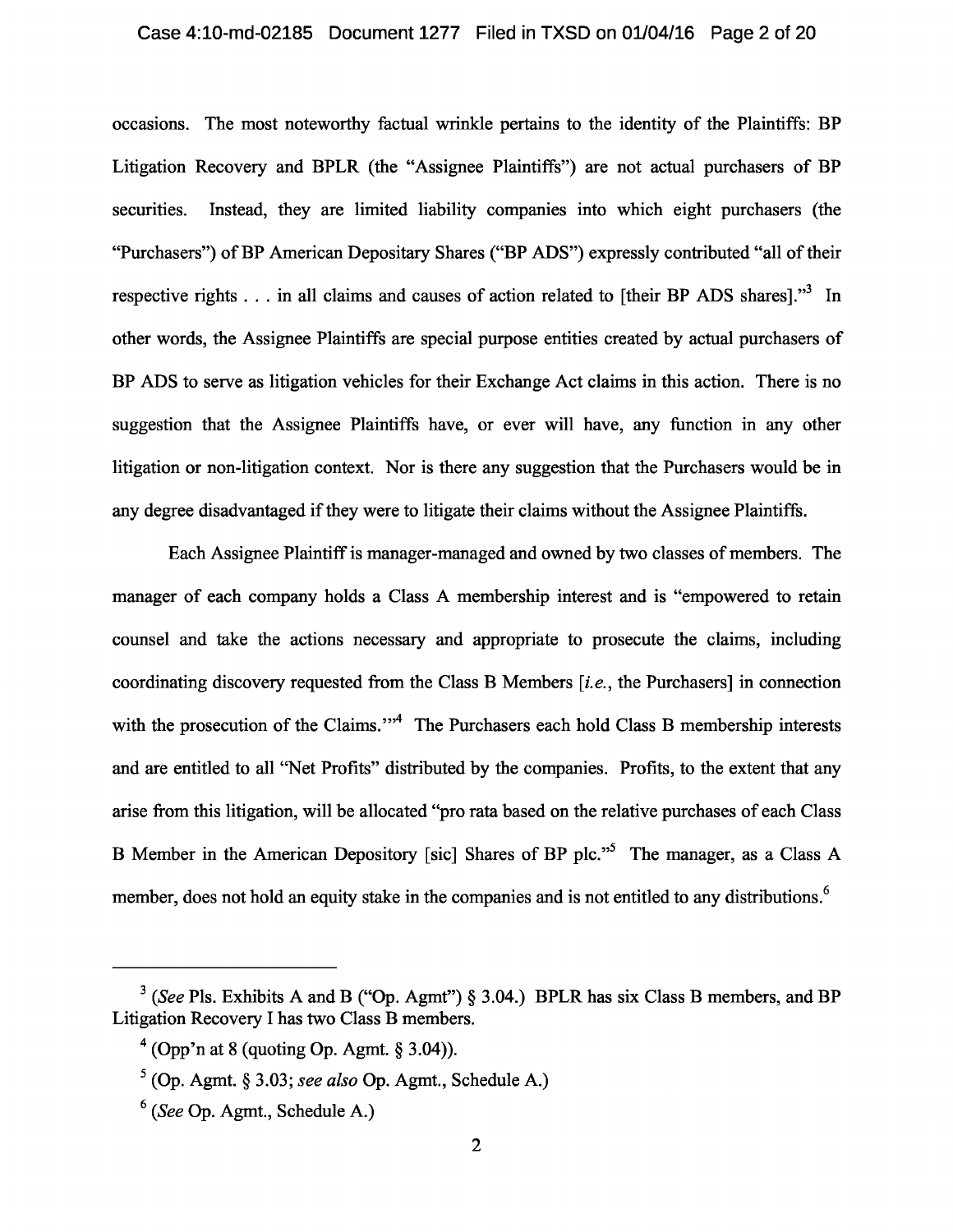## **II. LEGAL STANDARD**

Defendants have moved to dismiss the Complaints under Rules 12(b)(1) and 12(b)(6) of the Federal Rules of Civil Procedure. Rule 12(b)(1) governs challenges to a court's subject matter jurisdiction. "A case is properly dismissed for lack of subject matter jurisdiction when the court lacks the statutory or constitutional power to adjudicate the case."<sup>7</sup> In ruling on a Rule 12(b)(1) motion, "the court is permitted to look at evidence in the record beyond simply those facts alleged in the complaint and its proper attachments."<sup>8</sup> "The plaintiff bears the burden of demonstrating that subject matter jurisdiction exists."<sup>9</sup>

To survive a motion to dismiss for failure to state a claim under Rule 12(b)(6), the complaint must contain sufficient factual allegations to state a claim to relief that is plausible on its face.<sup>10</sup> "A claim has facial plausibility when the plaintiff pleads factual content that allows the court to draw the reasonable inference that the defendant is liable for the misconduct alleged."<sup>11</sup> In considering a Rule  $12(b)(6)$  motion to dismiss, the Court accepts all well-pleaded factual allegations as true and draws all reasonable inferences in favor of plaintiffs.<sup>12</sup>

<sup>&</sup>lt;sup>7</sup> Home Builders Ass'n of Miss., Inc. v. City of Madison, 143 F.3d 1006, 1010 (5th Cir.1998).

<sup>8</sup>*Ambraco, Inc. v. Bossclip B.V.* , 570 F.3d 233, 238 (5th Cir. 2009); *see also Clark v. Tarrant County* , 798 F.2d 736, 741 (5th Cir.1986) ("Courts may dismiss for lack of subject matter jurisdiction on any one of three bases: (1) the complaint alone; (2) the complaint supplemented by undisputed facts in the record; or (3) the complaint supplemented by undisputed facts plus the court's resolution of disputed facts.")

<sup>9</sup>*Walsh v. Aries Freight Sys.* , L.P., 2007 WL 3001650, at \*1 (S.D. Tex. Oct. 12, 2007) (citing *Paterson v. Weinberger*, 644 F.2d 521, 523 (5th Cir.1981)).

<sup>10</sup>*Ashcroft v. Iqbal* , 556 U.S. 662, 678 (2009).

 $^{11}$ *Id.* 

<sup>12</sup>*Nathenson v. Zonagen Inc.* , 267 F.3d 400, 406 (5th Cir. 2001).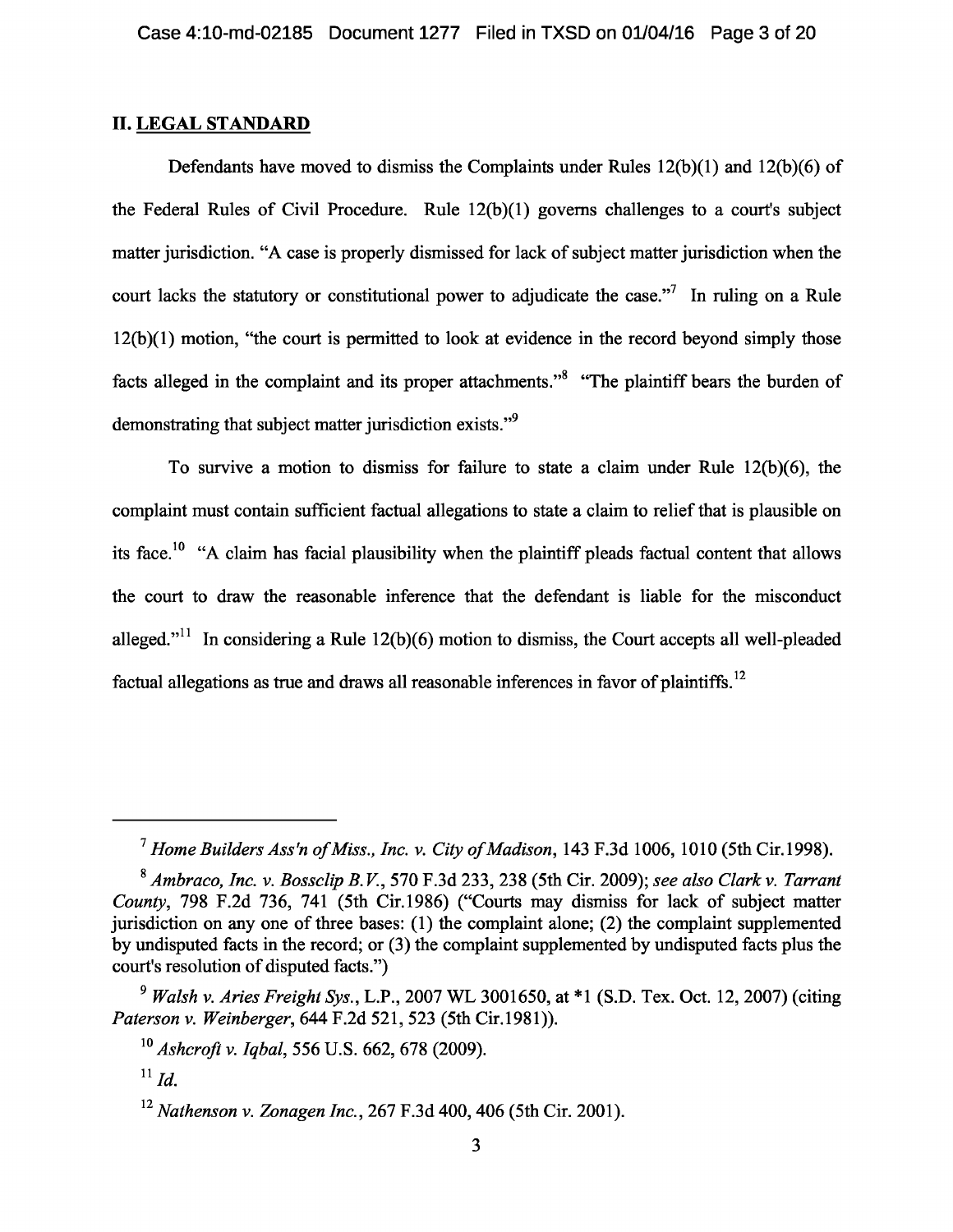### **III. STANDING OF ASSIGNEE PLAINTIFFS**

Defendants aver that the Purchasers' assignments to the Assignee Plaintiffs (the "Assignments") are inherently problematic. As a result, say Defendants, the Assignments should be rendered inoperable as a matter of law under *Smith v. Ayers* . While the Court agrees with Defendants' conclusion—the Assignments are indeed problematic and cannot stand— Defendants' reliance on *Blue Chip* and *Smith* is misplaced. Those cases turned on evidentiary concerns that differ in kind from the issues implicated by the Purchasers' assignments to the Assignee Plaintiffs.

The problem here is not one of evidentiary adequacy, but of procedural inequity. As Defendants correctly argue, the Purchasers have gained several procedural advantages as a result of the Assignments. Of still greater concern is the prospect that the Assignments were made for the purpose of manufacturing these procedural advantages—the Purchasers struggle to articulate any "ordinary business purposes" that can otherwise justify the assignment—and that future claimants could follow this template.<sup>13</sup> The Court therefore holds that the Assignments must be disregarded for all purposes relevant to this litigation, and dismisses the Assignee Plaintiffs' Complaints for lack of standing.

## **A. Evidentiary Concerns under** *Blue Chip Stamps* **and** *Smith*

"Assignees of a claim, including assignees for collection, have long been permitted to bring suit."<sup>14</sup> But this general rule of assignability is not without exception. Some assignments have given rise to policy concerns that have led courts to invalidate the assignments and deny standing to the assignee. For example, it was on these grounds that the Fifth Circuit invalidated

<sup>&</sup>lt;sup>13</sup> Cf. Sprint Commc'ns Co., L.P. v. APCC Servs., Inc., 554 U.S. 269, 292 (2008) (upholding an assignment that was made for "ordinary business purposes" despite the fact that the assignment produced certain procedural challenges for the Court and the defendants).

<sup>14</sup>*Id.* at 275.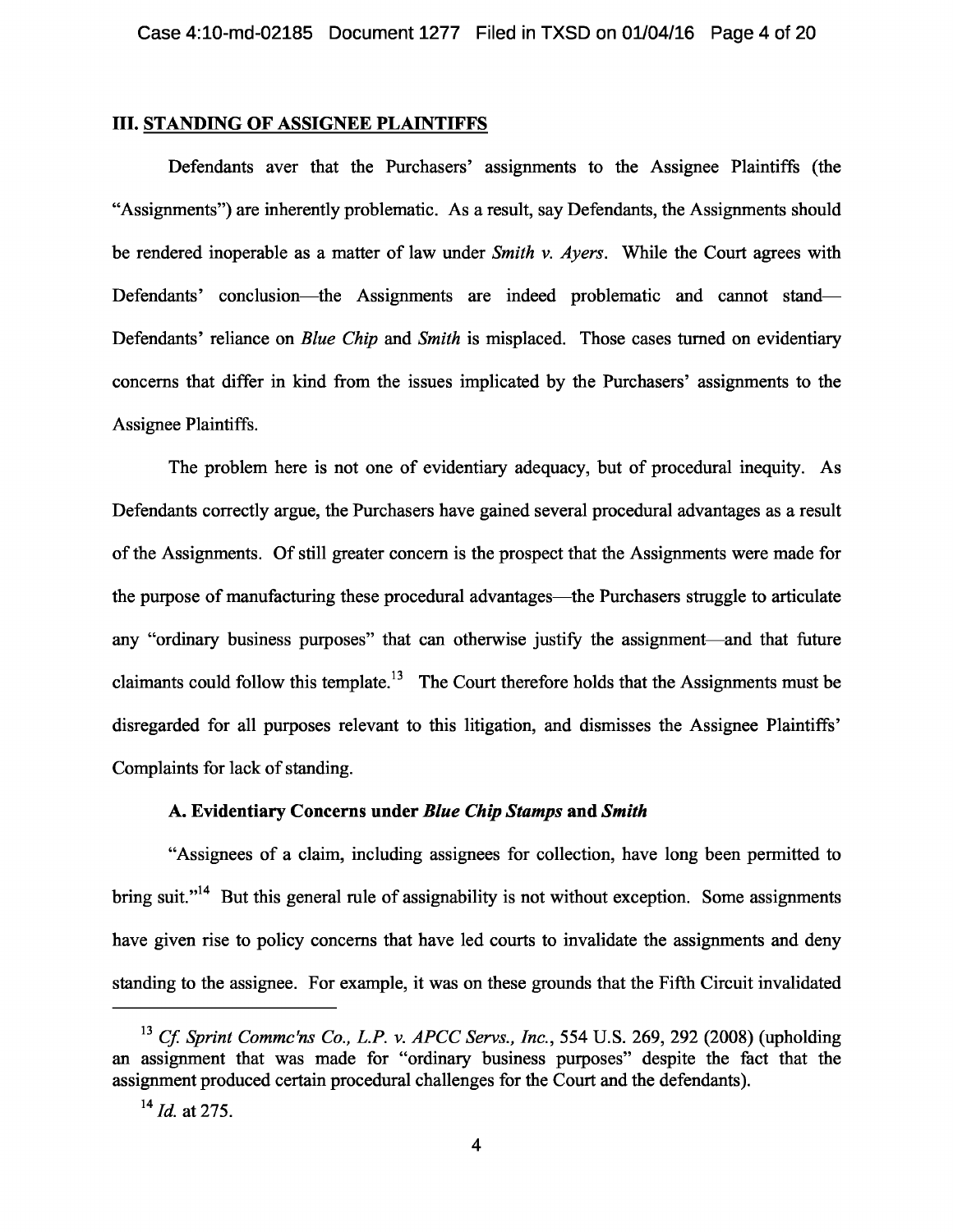an assignment of Exchange Act claims in *Smith v. Ayers* , 15 and Defendants urge this Court to do the same.

*Smith* instructs that *Blue Chip Stamps v. Manor Drug Stores*<sup>16</sup> is the "guidepost case determining standing rules for 10b–5 actions."<sup>17</sup> In *Blue Chip*, the Supreme Court narrowed Rule 10b-5 standing based principally on two policy considerations: (1) the danger that an expansion of the potential class of plaintiffs would result in "vexatious" litigation or "strike suits"; and (2) "the evidentiary problems inherent in allowing non-purchasers/sellers to bring a Rule 10b–5 action."<sup>18</sup> The Fifth Circuit keyed its analysis of the *Smith* assignments on these two policy considerations, dismissing the assignee-plaintiff's claims because the "action [bore] all the hallmarks of a strike or nuisance suit, the very actions which *Blue Chip Stamps* seeks to reduce," and because the plaintiff would have to "necessarily rely heavily on his own 'self-serving testimony" to prosecute the claim.<sup>19</sup>

Defendants' motion to dismiss focuses on the latter of the *Blue Chip* policy considerations, arguing that the Assignee Plaintiffs' suit "would raise the exact evidentiary concerns set forth in *Blue Chip Stamps*."<sup>20</sup> In 10b-5 claims, the purchaser's reliance on a misrepresentation is a key element. Yet here, argue Defendants, the Assignee Plaintiffs did not purchase BP ADS, and the actual purchasers—whose reliance ultimately must be proven—are

 $20$  (Defs.' Br. at 11.)

<sup>15</sup>*Smith v. Ayres* , 977 F.2d 946, 949-51 (5th Cir. 1992).

<sup>&</sup>lt;sup>16</sup> 421 U.S. 723 (1975).

<sup>&</sup>lt;sup>17</sup> Smith, 977 F.2d at 949. *Smith* is the only circuit court case that directly addresses the standing of an assignee in the context of 10b-5. (Although the Third Circuit addressed this issue, it did so in *dicta*. *See Lowry v. Baltimore & Ohio R.R. Co.* , 707 F.2d 721 (3d Cir. 1983) ( *en banc*).)

<sup>18</sup>*Smith* , 977 F.2d at 950 (citing *Blue Chip Stamps* , 421 U.S. at 740-43).

<sup>19</sup>*Id.* (quoting *Virginia Bankshares, Inc. v. Sandberg*, 501 U.S. 1083, 1105 (1991)).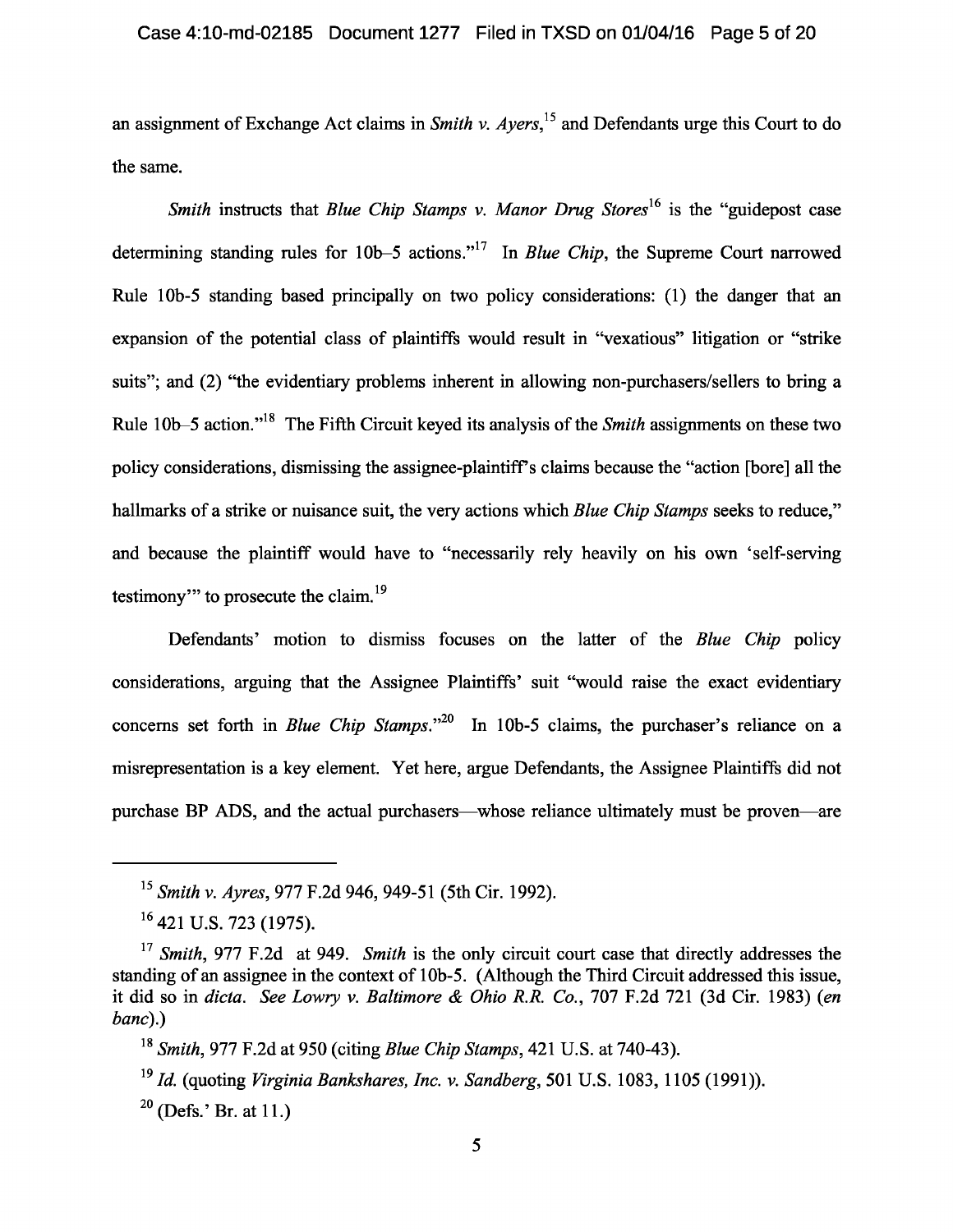#### Case 4:10-md-02185 Document 1277 Filed in TXSD on 01/04/16 Page 6 of 20

not parties to this lawsuit. Thus, the plaintiffs' claims turn on the involvement of a non-party. According to Defendants, this makes the Assignee Plaintiffs "'the type of remote purchasers whose 10b-5 actions are discouraged by *Blue Chip Stamps*,"<sup>21</sup> and their complaints should be dismissed accordingly.

The Assignee Plaintiffs respond that Defendants' comparisons to the evidentiary concerns in *Blue Chip* (and, by extension, *Smith* ) are inapposite. The evidentiary problem that concerned the Court in *Blue Chip* was that a non-purchaser/seller who alleges securities fraud for example, a plaintiff who alleges that he would have bought 1,000 shares of stock but for the company's misrepresentation—can offer nothing in support of that claim other than his own selfserving testimony as to what he would have done had he known the truth. This is a far cry from Defendants' argument, say the Assignee Plaintiffs, which is merely that the case will require the involvement of non-parties.

Plaintiffs are correct. The concerns raised by Defendants are qualitatively different from the evidentiary concerns articulated in *Blue Chip* and *Smith* . At issue in *Blue Chip* was whether "would-be investors" (i.e., plaintiffs who claim that a misrepresentation caused them to refrain from purchasing the company's stock) have standing to assert a 10b-5 claim.<sup>22</sup> Based in large part on specified evidentiary concerns, the Supreme Court denied standing to this class of potential plaintiffs, and limited 10b-5 standing to actual sellers and buyers of securities. The Court succinctly summarized its *Blue Chip* rationale in a subsequent decision:

[A]ctual sellers and buyers who sue for compensation must identify a specific number of shares bought or sold in order to calculate and limit any ensuing recovery. Recognizing liability to merely would-be investors, however, would [expose] the courts to litigation unconstrained by any such anchor in

<sup>21</sup>(Defs.' Br. at 3 (quoting *Smith* , 977 F.2d at 950).)

<sup>22</sup>*Blue Chip Stamps* , 421 U.S. at 734-35; *see also Virginia Bankshares*, 501 U.S. at 1092.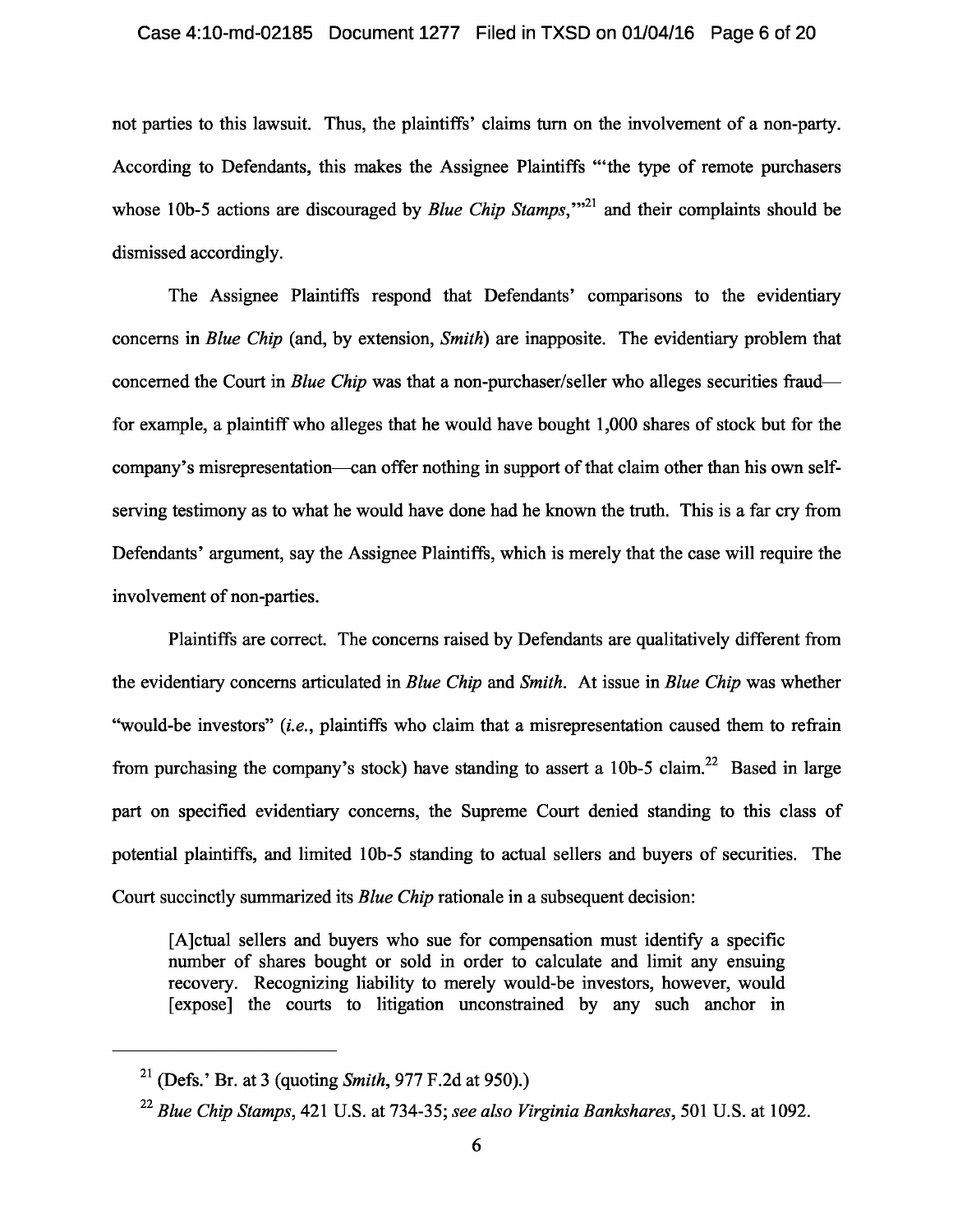demonstrable fact, resting instead on a plaintiff's "subjective hypothesis" about the number of shares he would have sold or purchased." $^{23}$ 

In other words, the Court was reluctant to allow claims that would turn almost entirely on a plaintiff's account of his own subjective decision-making process. Such claims would raise substantial evidentiary concerns, turning "on hazy issues inviting self-serving testimony," and leaving the litigation "with little chance of reasonable resolution by pre-trial process."<sup>24</sup>

The courts in *Smith* and *Dobyns v. Trauter*<sup>25</sup> using *Blue Chip* as a "guidepost,"<sup>26</sup> expressed similar evidentiary concerns. In *Smith*, for example, the court noted that the assignee-

<sup>23</sup>*Virginia Bankshares*, 501 U.S. at 1092.

<sup>24</sup>*Id.* at 1105.

 $25$  552 F. Supp. 2d 1150, 1156 (W.D. Wash. 2008). Defendants cited heavily to this case in their briefing.

<sup>26</sup> Both *Smith* and *Dobyns* indicate that the assignments at issue raised the same types of evidentiary concerns that troubled the Supreme Court in *Blue Chip Stamps* , but this Court must admit to some difficulty in understanding those similarities and applying them here. *See Dobyns* , 552 F. Supp. 2d at 1156 ("The court finds that the evidentiary problems associated with this case are of the type that the Supreme Court sought to avoid in Blue Chip."); *Smith*, 977 F.2d at 950 (noting *Blue Chip's* concerns regarding "self-serving testimony," and citing the same evidentiary concerns with respect to the assignments at issue). In *Smith*, the assignee-plaintiff was a former officer of the company with first-hand knowledge of the alleged misrepresentations. *See Smith v. Ayres*, 845 F.2d 1360, 1362 (5th Cir. 1988). The Fifth Circuit was concerned that, because the assignee-plaintiff's factual account was "unequivocally denied" by the company's two majority shareholders, his claims faced "potentially insuperable evidentiary obstacles." *Smith*, 977 F.2d at 950. In other words, the court's "evidentiary concern" was the reliability of the assigneeplaintiff's first-hand account of actual events. *See also Dobyns*, 552 F. Supp. 2d at 1156 (expressing similar evidentiary reservations).

In *Blue Chip*, however, the Court's concern turned not on the reliability of the assignee's account of what *actually happened*, but rather on a non-purchaser's account of what he *hypothetically would have done* . This seems like a material distinction, but neither *Smith* nor its progeny address it. *See, e.g.* , *Dobyns v. Trauter*, 552 F. Supp. 2d at 1156 (indicating that the assignments at issue in *Dobyns* implicate the same "type [of evidentiary concerns] that the Supreme Court sought to avoid in *Blue Chip*"). As a result, this Court has struggled to understand whether *Smith* based its standing limitation only on the evidentiary concerns described in *Blue Chip*, or whether it intended to expand standing limitations beyond those outlined by the Supreme Court.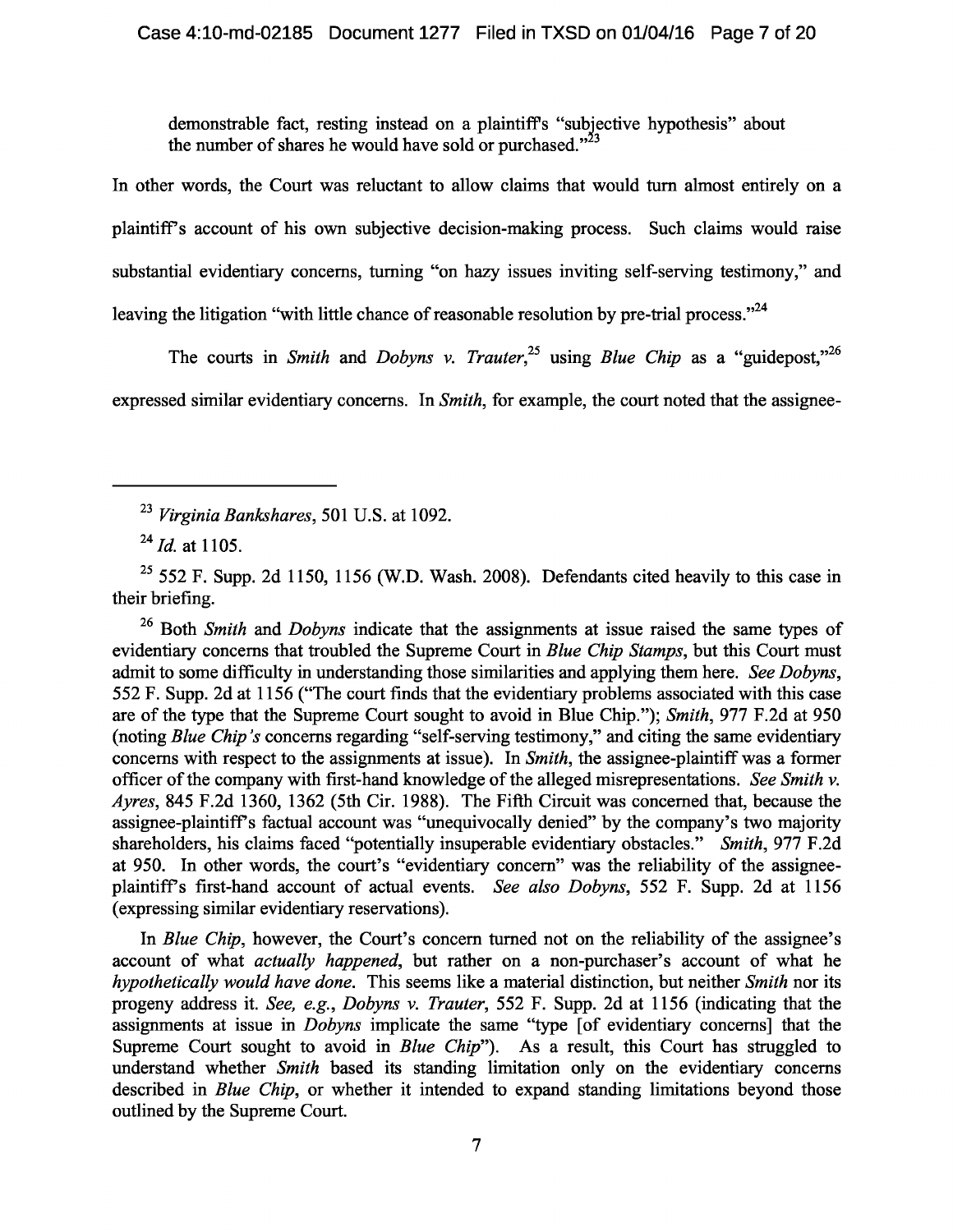### Case 4:10-md-02185 Document 1277 Filed in TXSD on 01/04/16 Page 8 of 20

plaintiff, a former officer of the company, would face "potentially insuperable evidentiary obstacles in proving the merits of his case."<sup>27</sup> The two majority shareholders of the company "unequivocally denied [the assignee-plaintiff's] allegations," meaning that the assignee-plaintiff would have had to "rely heavily on his own 'self-serving testimony'" and "the action [would] bear<sup>[]</sup> 'little chance of reasonable resolution by pre-trial process.'"<sup>28</sup> Similarly, in *Dobyns*, the court held that the assignee-plaintiff was likely to offer "self-serving testimony" regarding "the general operation of the corporation and shareholder communication."<sup>29</sup>

But the assignments at issue here do not implicate the type of evidentiary concerns raised in *Blue Chip* , *Smith* , or *Dobyns*. To the contrary, the Assignments are far more similar to those in *Farey-Jones v. Buckingham* , a case in which the assignee-plaintiff was allowed to bring a 10b-5 claim. 30 Unlike in *Smith* and *Dobyns*, the assignment in *Farey-Jones* involved "a strong connection" between the assignor and assignee; the assignor was a limited partnership that expressly assigned its 10b-5 claim to the partnership's only remaining partner.<sup>31</sup> The court noted that, even if the limited partnership (the assignor) had brought the securities claim, the lone partner (the assignee) would have been the person to testify on the partnership's behalf.<sup>32</sup> In

<sup>29</sup>*Dobyns*, 552 F. Supp. 2d at 1156.

<sup>30</sup>132 F. Supp. 2d 92 (E.D.N.Y. 2001)

<sup>31</sup>*See Farey-Jones*, 132 F. Supp. 2d at 101-02; *Dobyns*, 552 F. Supp. 2d at 1156 (noting the "strong connection" present in *Farey-Jones*).

<sup>32</sup>*Farey-Jones*, 132 F. Supp. 2d at 101-02.

The Court can ultimately take comfort here, however, because the case at bar is factually distinguishable from *Smith* and *Dobyns* as well as *Blue Chip Stamps*, meaning that any precedential ambiguity is moot.

<sup>&</sup>lt;sup>27</sup> Smith, 977 F.2d at 950.

<sup>28</sup>*Id*.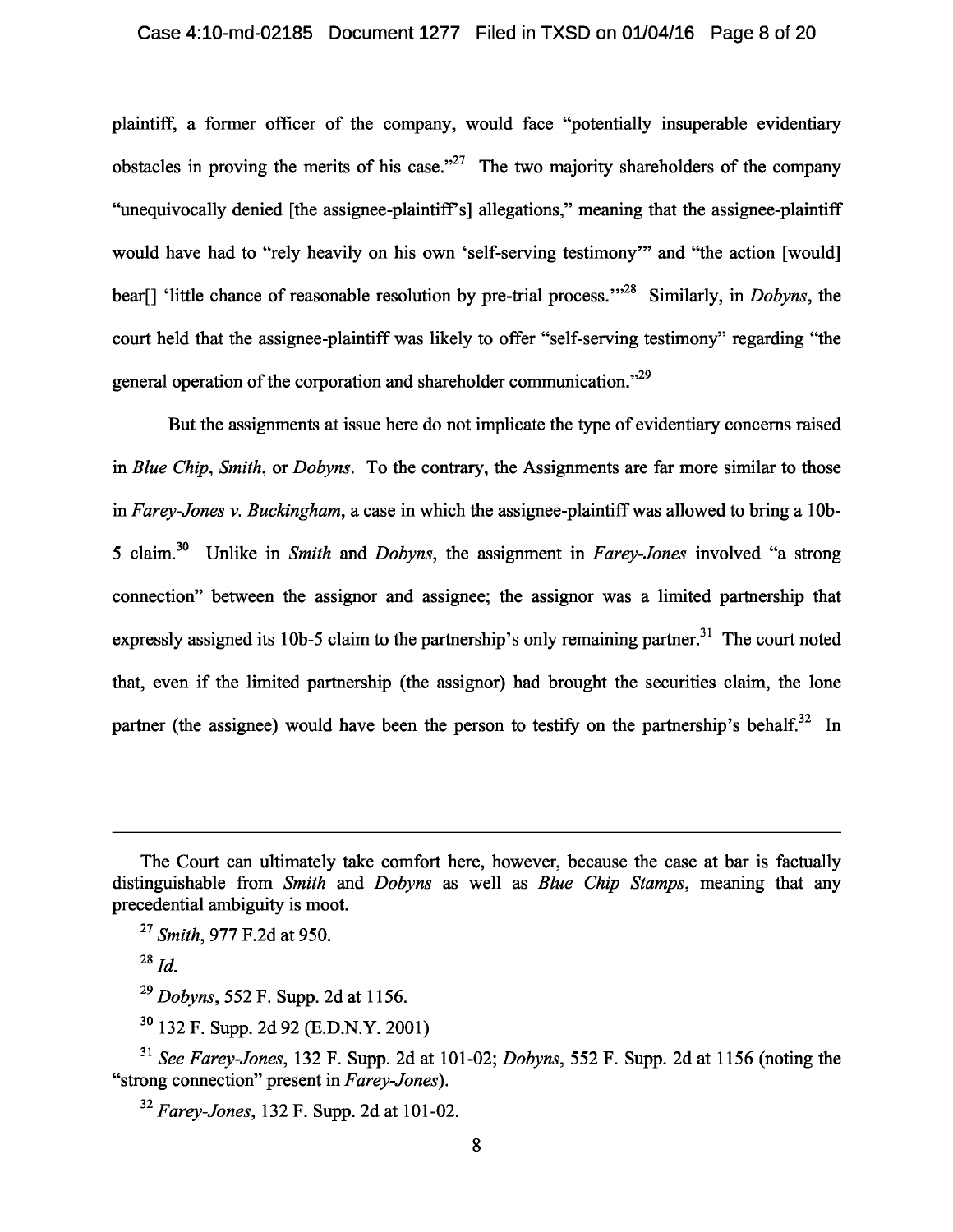#### Case 4:10-md-02185 Document 1277 Filed in TXSD on 01/04/16 Page 9 of 20

other words, the same person would have testified regardless of whether the assignor or assignee brought the claim.<sup>33</sup>

Here, a similarly "strong connection" exists between the purchasers and Assignee Plaintiffs—one that obviates the risk of self-serving testimony that concerned the *Blue Chip* and *Smith* courts. Each of the Assignee Plaintiffs is a limited liability company that was formed in April of 2015, roughly *five years* after the conduct at issue. As a result, it is unclear how the Assignee Plaintiffs could offer any self-serving testimony relevant to the alleged misrepresentations or the Purchasers' reliance thereon. Indeed, given their lack of proximity to the alleged conduct, unlike in *Smith* and *Dobyns*,<sup>34</sup> it seems unlikely that the Assignee Plaintiffs could offer any relevant testimony at all. And even if one of the Assignee Plaintiffs was deposed through Rule 30(b)(6), the company's Class B Members—each of whom is a purchaser of the BP ADS at issue here—would presumably be the individuals designated to testify on behalf of the companies. Thus, as in *Farey-Jones*, the assignor-Purchasers would testify regardless of who brought this lawsuit. The Court therefore holds that the prohibitive evidentiary concerns expressed in *Blue Chip* and *Smith* are not present here,<sup>35</sup> and those cases do not provide this Court with a basis for dismissing the Assignee Plaintiffs' claims.

<sup>33</sup>*Farey-Jones*, 132 F. Supp. 2d at 101-02 ("Finally, the evidentiary problems described in *Blue Chip* will not occur in the instant case, because Jones was the person who spoke to Buckingham; the misrepresentations that Buckingham allegedly made were made to Jones; and Jones allegedly relied upon those misrepresentations when he agreed to sell Acorn's stock in SCAI. Indeed, had Acorn brought this action, Jones would have been the person testifying on behalf of the limited partnership.")

<sup>&</sup>lt;sup>34</sup> Smith v. Ayres, 845 F.2d 1360, 1362 (5th Cir. 1988) (assignee-plaintiff was a corporate officer with relevant knowledge of the alleged misrepresentation); *Dobyns* 552 F. Supp. 2d at 1156 (same).

<sup>35</sup>As an additional point of distinction, the Court also notes that, unlike in *Smith* and *Dobyns*, there is no indication that the Assignee Plaintiffs have filed a "strike suit" or "nuisance suit."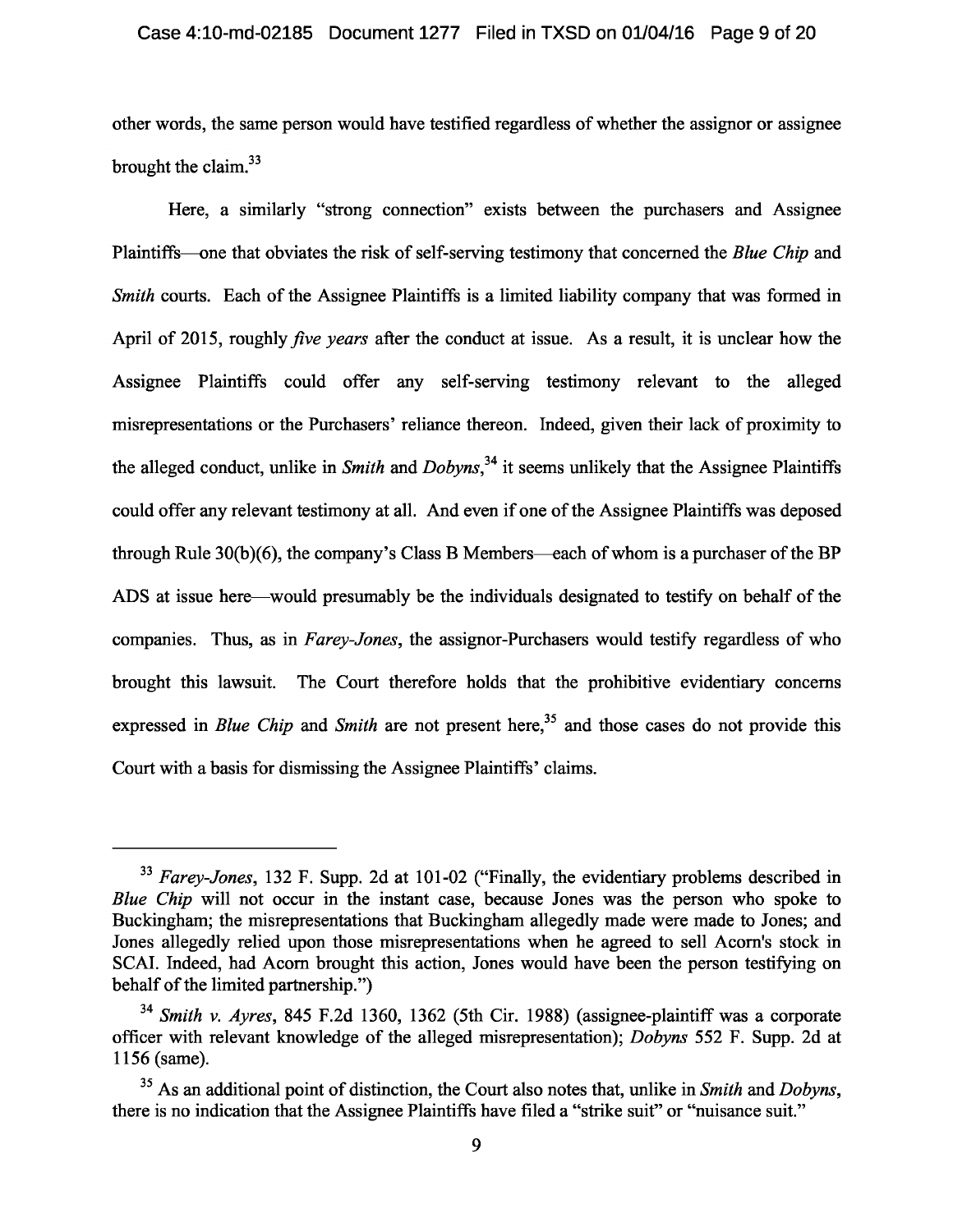## **B. Procedural Problems Arising from the Assignments**

Although the Assignments do not give rise to the type of prohibitive evidentiary concerns raised in *Blue Chip* and *Smith*, the Assignments nevertheless raise several problematic procedural issues. Defendants argue that the Purchasers' non-party status—which the Purchasers manufactured by assigning their claims to newly-formed shell companies—will have a prejudicial effect both on Defendants' ability to litigate the case and the Court's ability to adjudicate it. $36$  For example:

- Discovery will be more cumbersome. Because the Purchasers are not parties to this action, Defendants' rights to seek discovery from the Purchasers may be limited to the discovery rights available against non-parties.
- •If the need arises, sanctioning the Assignee Plaintiffs would be difficult as they might simply dissolve.
- The Assignee Plaintiffs' operating agreement provides that the manager "may at any time admit one or more new Members who have Claims."<sup>37</sup> It is unclear how such new members should be treated under the Federal Rules of Civil Procedure.

The Assignee Plaintiffs respond by citing the Supreme Court's decision in *Sprint Communications v. APCC Services.* In *Sprint*, payphone operators assigned approximately 1,400 "dial-around" claims to billing and collection companies called "aggregators," and the aggregators then brought suit on the payphone operators' behalves.<sup>38</sup> The defendants moved to dismiss under 12(b)(1) based in part on the "various practical problems that could arise because the aggregators, rather than the payphone operators, [were] suing. $139$  The Supreme Court

 $36$  (Reply at 4-5; Mot. Hr'g at 17:21-18-5.)

 $37$  (Op. Agmt. 5.01.)

<sup>38</sup>*Sprint Commc'ns Co., L.P. v. APCC Servs., Inc.* , 554 U.S. 269, 271-72 (2008).

<sup>&</sup>lt;sup>39</sup> *Id.* at 291 ("The payphone operators may not comply with discovery requests served on them, that the payphone operators may not honor judgments reached in this case, and that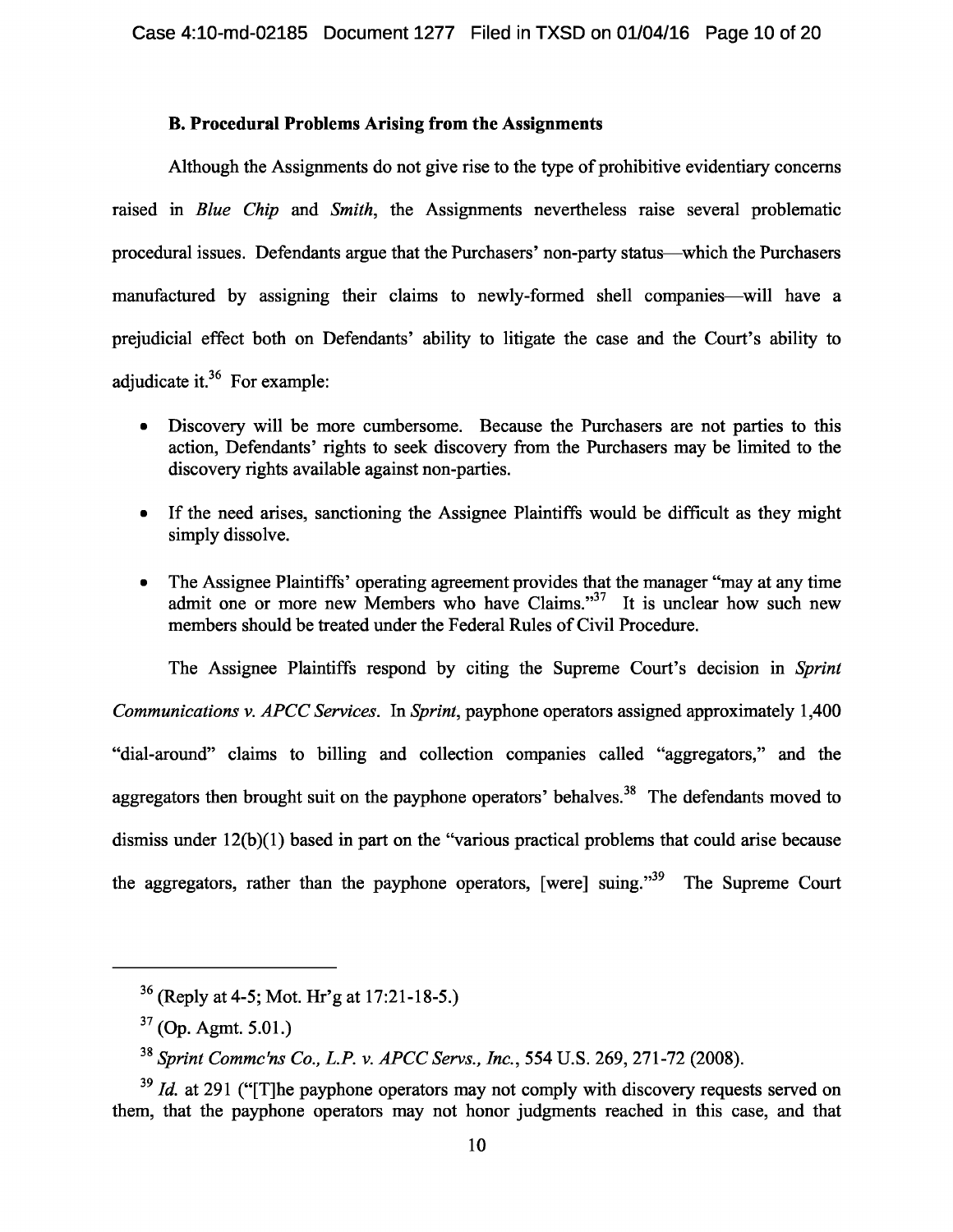### Case 4:10-md-02185 Document 1277 Filed in TXSD on 01/04/16 Page 11 of 20

rejected the defendants' argument, reasoning that Courts have "long permitted assignee lawsuits notwithstanding [these problems]," and district courts have certain tools at their disposal to address such problems as they arise. <sup>40</sup>

The Assignee Plaintiffs' point is well taken; clearly, despite the practical inconveniences that result, there is a long-standing rule allowing the assignment of legal claims. But it is equally clear that this general rule is not without exception. 41 Even *Sprint* acknowledges as much, noting that "additional prudential questions might perhaps arise" if an assignment was "made in bad faith" or made for purposes other than "ordinary business purposes." In other words, sham assignments raise a host of potentially problematic issues and are not necessarily protected by the general rule of assignability.

*Sprint's* caveat is well-founded. With unfettered discretion to assign their claims, claimants could easily use assignments as a tool to manufacture the types of tactical advantages that Defendants attribute to the Assignee Plaintiffs here. A number of the burdens imposed by the Federal Rules of Evidence and Civil Procedure apply only to parties to litigation. A wily claimant, however, could skirt these obligations by assigning his claim to a litigation vehicle. With the litigation vehicle serving as the nominal plaintiff, the real claimant would potentially be beyond the reach of court sanctions,  $43$  conventional discovery protocols,  $44$  certain evidentiary

<sup>42</sup>*See Sprint v. APCC Serv.* , 554 U.S. 269, 292 (2008).

<sup>43</sup> As Defendants argue here, the Assignee Plaintiffs are litigation vehicles rather than going concerns, meaning that they have neither business to protect nor assets on which a sanction could

petitioners may not be able to bring, in this litigation, counterclaims against the payphone operators.").

<sup>40</sup>*Id.* at 291-92.

<sup>&</sup>lt;sup>41</sup> See, e.g., Smith, 977 F.2d 946 (invalidating an assignment of Exchange Act claims based on policy considerations); 13F Charles Alan Wright & Arthur R. Miller, *Fed. Prac. & Proc. Juris.* § 3639 (3d ed.) (noting that courts have ignored sham assignments for purposes of determining diversity jurisdiction).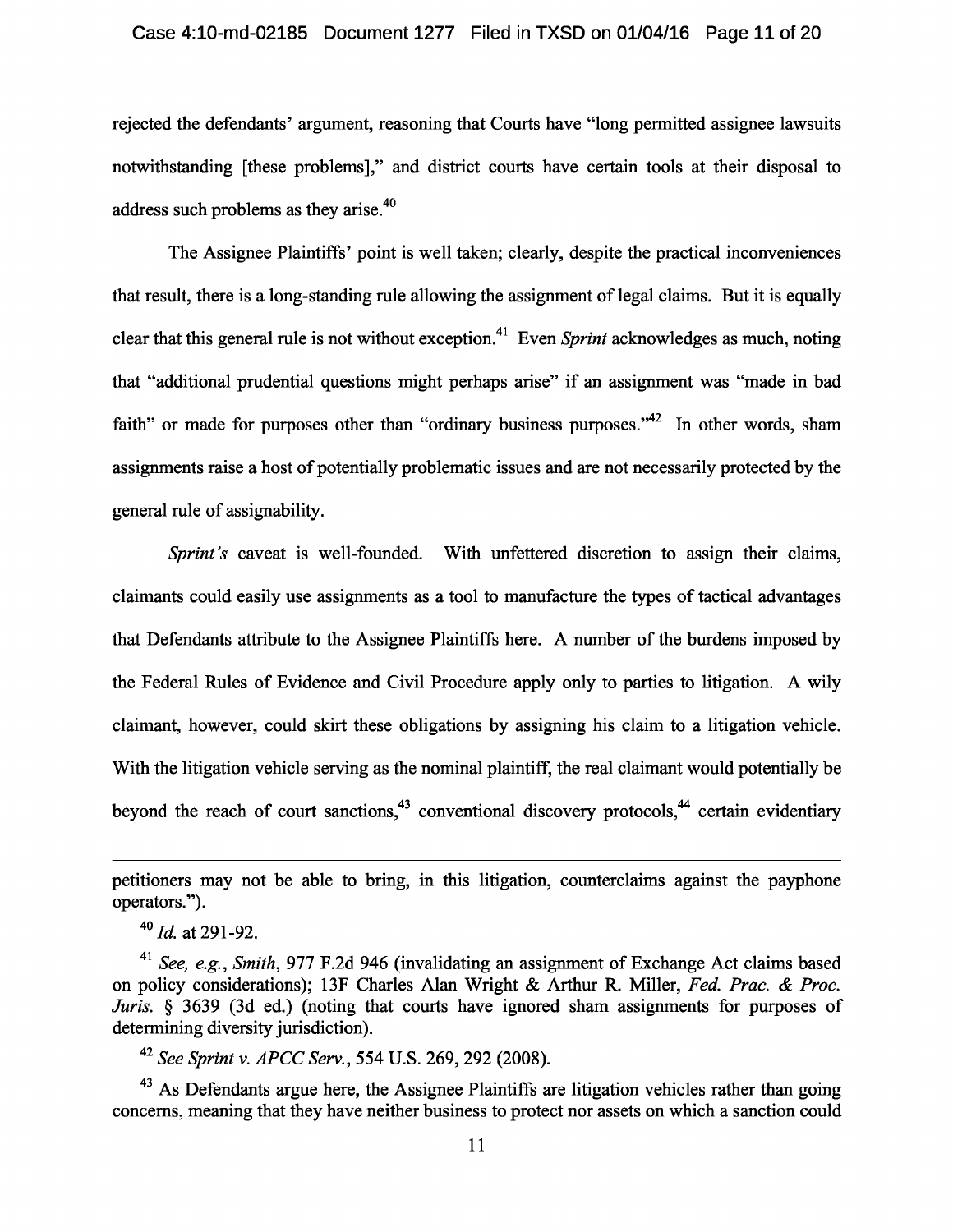rules,<sup>45</sup> and other obligations that are incumbent upon parties to litigation.<sup>46</sup> This type of chicanery would be detrimental to the legal process, and the Court sees no reason to permit the type of assignments that could facilitate it.<sup>47</sup>

While this proposition is relatively straightforward—allowing claimants to skirt important rules of evidence and procedure is, of course, less than ideal—determining whether an assignment was made for ordinary business purposes is more complicated. Indeed, not all assignments made in anticipation of litigation are improper. The payphone operators in *Sprint*  assigned their claims to the aggregators under those circumstances, yet the Court took no issue with the payphone operators' assignments. To the contrary, it concluded that the assignments

be levied. If sanctioned, they could simply dissolve out of existence. Perhaps courts could use veil piercing theories to enforce sanctions against the assignor, but at the very least, the assignors would have succeeded in substantially increasing the difficulty of the process.

<sup>44</sup> As Defendants note here, they would likely need to serve subpoenas to request discovery from the Purchasers, which is a far more burdensome process than serving discovery requests on a party. Additionally, Defendants would be unable to serve requests for admission or interrogatories on the Purchasers. *University of Tex. v. Vratil*, 96 F.3d 1337, 1340 (10th Cir. 1996) ("Under [FRCP] 33(a), interrogatories may only be directed to a party to an action."). Finally, the Purchasers might not be obligated to make initial disclosures under Rule 26(a), as that rule applies only to actual parties. *See* Fed. R. Civ. Pro.  $26(a)(1)(A)$  ("a *party* must . . . provide to other parties . . .") (emphasis added).

<sup>45</sup>*See* Fed. R. Ev. 801(d)(2) (outlining scenario's in which an opposing *party's* statement is not considered hearsay).

<sup>46</sup> As Defendants argued at the hearing, the most vexing issues created by the Assignments may be those that are not yet apparent.

<sup>47</sup> At the hearing, the Assignee Plaintiffs attempted to describe work-arounds to some of the procedural problems that Defendants have raised. For example, the Court asked the Assignee Plaintiffs if the Defendants would need to resort to third-party subpoenas to obtain discovery from the non-party Purchasers. The Assignee Plaintiffs responded, "I would say not, Your Honor, because under Rule 26 the [Assignee Plaintiffs] would have an obligation to produce any materials that are in their possession, custody or control. [The Purchasers' contractual agreement with the Assignee Plaintiffs] to cooperate makes those documents in the control of the LLC plaintiffs." (Mot. Hr'g at 25:7-11.) But this arrangement likely creates more questions than it answers (*e.g.* , the third-party enforceability of the contractual arrangement; the possibility of an amendment of the contract). And regardless of whether these procedural Band-Aids are effective, they represent an additional layer of unnecessary complications for the litigation.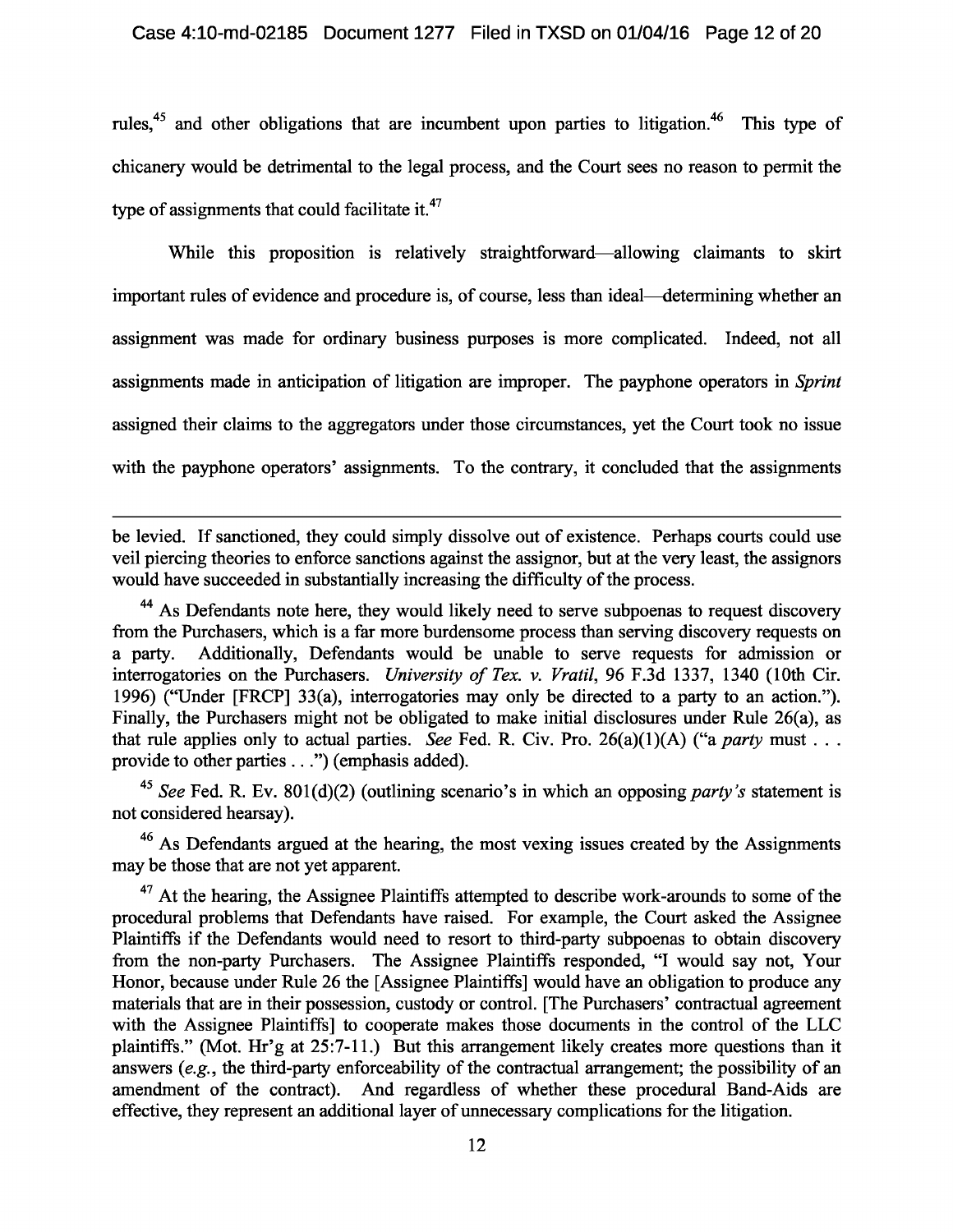were not made in bad faith, but rather for "ordinary business purposes."<sup>48</sup> Several of the circumstances driving the assignment in *Sprint*, however, stand in stark contrast to those at issue here.

First, the payphone operators in *Sprint* had a strong business case for assigning their claims to the aggregators: "because litigation is expensive, because the evidentiary demands of a single suit are often great, and because the resulting monetary recovery is often small," the payphone operators needed to assign their claims to aggregators who could then leverage economies of scale.<sup>49</sup> There is even some suggestion in *Sprint* that pursuing dial-around claims was otherwise cost prohibitive for many payphone operators.<sup>50</sup> The existence of this strong business-related justification for the assignments suggests that they were made for "ordinary business purposes," not as a sham.<sup>51</sup>

<sup>50</sup>*See id.* at 271-72; *see also* Brief for Respondents at 2-5, *Sprint Communications Company L.P. v. APCC Services, Inc.* 554 U.S. 269 (2008) (No. 07-552), 2008 WL 685065 (asserting that "aggregators are also necessary in practice because PSPs are typically small businesses lacking the technical ability or financial resources to pursue claims independently"). Indeed, the practice of assigning claims to aggregators seems to have been widespread throughout the industry. *See Sprint*, 554 U.S. at 271-72 (describing the general practice of payphone operators assigning claims to aggregators). The expediency of the practice was even recognized in regulations promulgated by the Federal Communications Commission.  $7 \text{ F.C.C.R. } 3251, 3259 \text{ (I49)}$ ("PPOs and/or OSPs are also free to retain the services of one or more clearinghouses to assist them with billing and collection and/or payment.")

<sup>51</sup>*See, e.g.* , *Farey-Jones*, 132 F. Supp. 2d at 102 (leaving open the possibility that the assignment could be invalidated under 28 U.S.C. 1359 because it was not in furtherance of a "valid business purpose."); *Southgate Master Fund, L.L.C. ex rel. Montgomery Capital Advisors, LLC v. United States* , 659 F.3d 466, 489 (5th Cir. 2011) (to establish that a partnership was not formed as a sham for the purpose of tax avoidance, the formation must "exhibit objective economic reality, a subjectively genuine business purpose, and some motivation other than tax avoidance."); *Mother Bertha Music, Inc. v. Trio Music Co., Inc.*, 717 F. Supp. 157 (S.D.N.Y. 1989) (an assignment from a Californian to a newly-formed California corporation of a claim

<sup>48</sup>*Sprint*, 554 U.S. at 292.

<sup>49</sup>*Id.* at 272-73.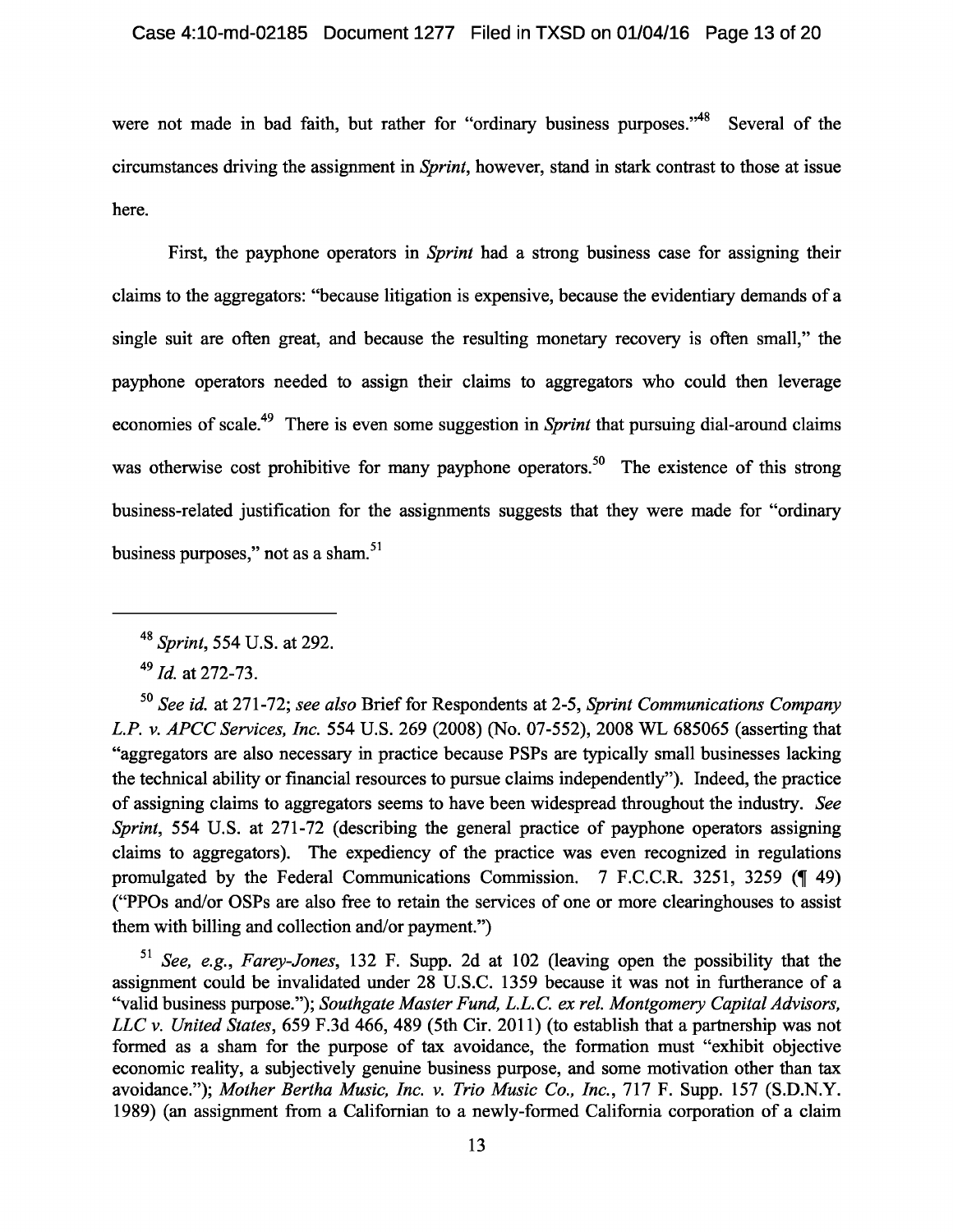Here, as Defendants correctly argue,<sup>52</sup> the claimants have struggled to articulate a business-related justification for assigning their claims to newly-formed shell companies. As an initial matter, unlike in *Sprint*, the Purchasers admit that they made the Assignments for the sake of expediency, not out of necessity. And the expediencies proffered here seem marginal, at best. BPLR explains that the Purchasers, each of whom is a Huff entity or an individual that invested in a Huff entity, "wanted to put all of their claims together with a single manager, which is itself a Huff entity, . . . so that they are spared [from] having to deal with the day-to-day problems [of litigation]."<sup>53</sup> For example, the managers of the Assignee Plaintiffs are "charged with interacting with [counsel], facilitating discovery, et cetera, et cetera."<sup>54</sup>

This business case is unpersuasive. The day-to-day burden of litigation is relatively minimal for plaintiffs, particularly in the context of securities litigation. More importantly, the Court struggles to understand how the Assignments alleviate the purported burden. For example, while "facilitating discovery" is certainly a legitimate goal, interjecting a middleman (the Assignee Plaintiffs) into the discovery process would do little to effect it. The burden of locating relevant documents will still fall on the Purchasers, as the relevant documents are in their possession. <sup>55</sup>

 $53$  (Mot. Hr'g at 26:1-6)

<sup>55</sup> Plaintiffs' argument is even more puzzling in the context of BPLR's claim. How does suing through BPLR, which is managed by a "Huff entity," somehow alleviate the burden on the

that previously belonged to a defunct New York corporation was not collusive because there were valid reasons for the assignment (a general reorganization of the company's business affairs)).

 $52$  (Reply at 3-4.)

<sup>54</sup>(*See* Mot. Hr'g at 27:2-9; *see also* Opp'n at 8 (quoting Op. Agr. § 3.04) (the Assignee Plaintiffs, through their managers, are "empowered to retain counsel and take the actions necessary and appropriate to prosecute the claims, including coordinating discovery requested from the Class B Members [i.e., the purchasers] in connection with the prosecution of the Claims.'").))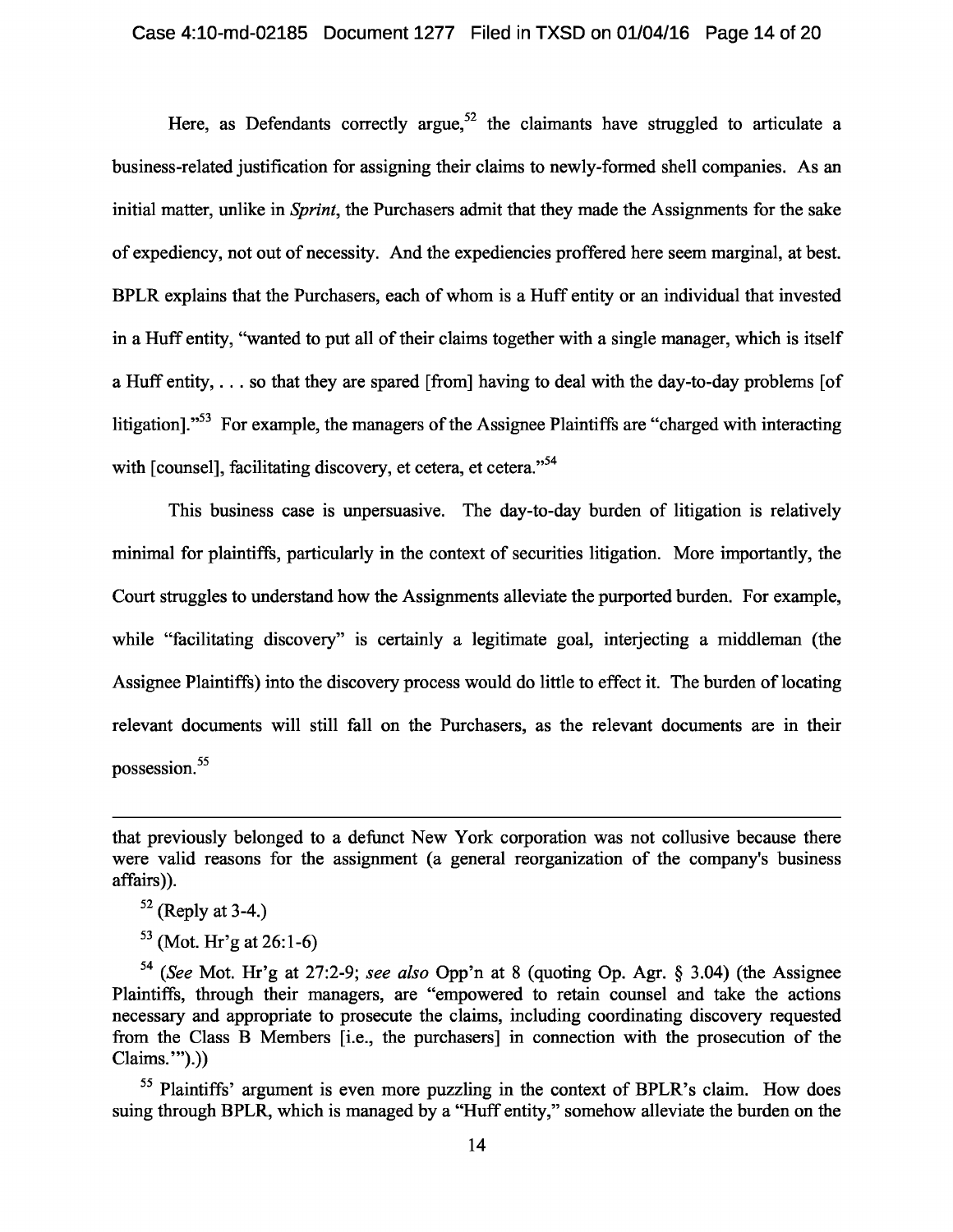If anything, the Assignments have made this litigation substantially more complicated, creating more work for all involved. There is little (if any) precedent for a claimant bringing suit through a newly-formed shell company.<sup>56</sup> The Purchasers' election to do so here has, predictably, provided Defendants with fertile grounds on which to move for dismissal. If the Purchasers thought it expeditious to hire a litigation manager, they could have contracted one through a services agreement and avoided Defendants' 12(b)(1) motion altogether. The Court cannot conceive of any legitimate, material benefit unique to suing through a litigation vehicle, nor have the Assignee Plaintiffs provided one.<sup>57</sup>

Second, the claims in *Sprint* were assigned to independently-owned and -operated entities in arm's length transactions.<sup>58</sup> Here, the opposite is true: the Purchasers assigned their claims to entities that they own, operate,<sup>59</sup> and formed for the sole purpose of this litigation. Such assignments between affiliates have long been viewed with suspicion,<sup>60</sup> and this consideration

<sup>58</sup>*See Sprint*, 554 U.S. 269 271-72.

<sup>59</sup> While the Assignee Plaintiffs are technically manager-managed, the managers are apparently affiliates of the Purchasers.

Purchasers, who themselves are Huff entities or affiliates? *See* Mot. Hr'g at 25:23-26:6. Either way, Huff resources are used.

<sup>&</sup>lt;sup>56</sup> The parties have not provided the Court with any such precedent, and the Court is not aware of any.

<sup>57</sup>*See* (Mot. Hr'g at 27:10-16 ("Was it necessary that we do it this way? No, I'm not here before the Court saying that we absolutely had to do it this way, but I am here before the Court saying there is nothing that prohibited us from doing this. This is how the client wanted to do it in order to pursue their litigation strategy.").)

<sup>60</sup>13F Charles Alan Wright & Arthur R. Miller, *Fed. Prac. & Proc. Juris.* § 3639 (3d ed.) ("In the context of transactions between parent companies and their subsidiaries, . . . the cases make it clear that assignments that create diversity of citizenship may be given heightened scrutiny by the court and must be justified by legitimate business purposes" and citing cases). *See also Funderburk Enterprises, LLC v. Cavern Disposal, Inc.* , 2009 WL 3101064, at \*5 (W.D. Tex. Sept. 22, 2009) (examining whether an assignment had been made as a sham to create diversity, and noting that "various courts have held that transfers between affiliated corporations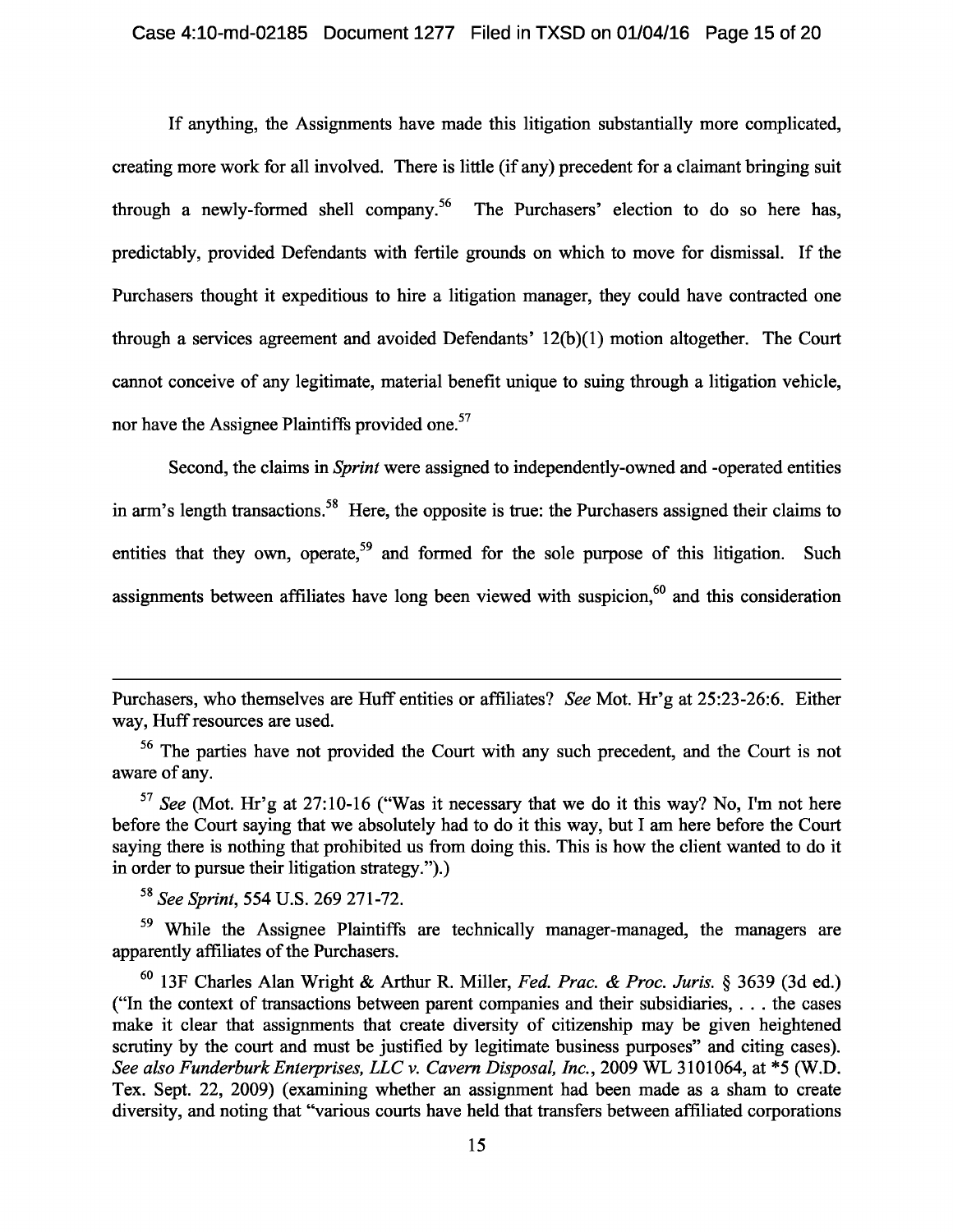weighs in favor of concluding that the Assignments were not made for ordinary business purposes.

Finally, although *Sprint* does not directly address the issue, the factual context of the case indicates that the aggregators were adequately-capitalized going concerns. Here, the assigneeplaintiffs are litigation vehicles with no material assets. As discussed above, this could be problematic if the Court tries to impose sanctions on the Assignee Plaintiffs, and is another point of contrast with *Sprint* that counsels in favor of departing from the Supreme Court's holding.

Several factors indicate that the Purchasers' assignments were not made for "ordinary business purposes." As the Supreme Court noted, such assignments raise "additional prudential questions," and here, those questions must be answered in Defendants' favor. Allowing the Purchasers (and claimants generally) to bring claims through newly-formed, affiliated shell companies allows them to avoid several of the carefully crafted rules of federal procedure and evidence. While this may not have been the subjective intent of the Purchasers here, <sup>61</sup> the objective characteristics of their litigation structuring are inescapable. The Court therefore holds the Assignments inoperable for the purposes of this litigation, and dismisses the Assignee Plaintiffs' Complaints for lack of standing.

#### **IV. 10B-5 CLAIMS AGAINST BP E&P**

Plaintiffs claim that BP Exploration & Production Inc. ("BP E&P") made numerous misrepresentations through four of its corporate representatives—Suttles, Hayward, Dudley, and McKay (the "Corporate Executives")—in violation of Section 10(b) and Rule 10b-5. Defendants move to dismiss this claim on the grounds that Plaintiffs have failed to plead that any of these

<sup>&#</sup>x27;are presumptively ineffective to create diversity jurisdiction.') (quoting *Dweck v. Japan CBM Corp.*, 877 F.2d 790, 792 (9th Cir.1989)).

<sup>61</sup>(*See* Mot. Hr'g at 27:10-16.)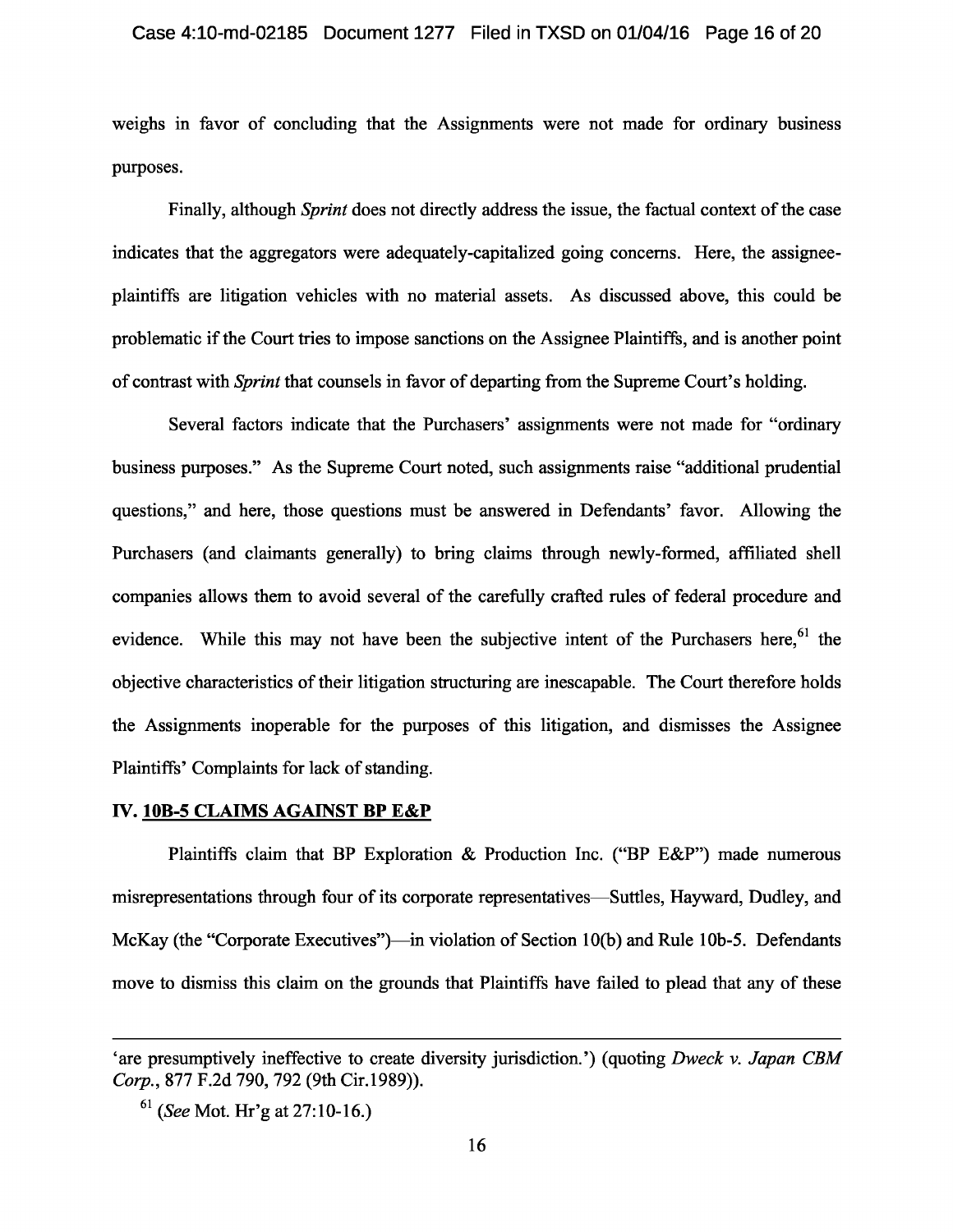individuals were employed by BP E&P, and, therefore, as a matter of law, none of their alleged misrepresentations can be imputed to BP E&P.

The parties agree that misrepresentations made by employees may be imputed to the employer.<sup> $62$ </sup> Thus, the first inquiry for the Court is whether the Corporate Executives were employees of BP E&P. Plaintiffs concede that Hayward, Dudley, and McKay were not employees of BP E&P,  $63$  but Plaintiffs argue that they have adequately alleged that Suttles was an executive officer of the company: "In October 2007, Suttles was named Chief Operating Officer for BP's Exploration and Production business."<sup>64</sup> Defendants respond that this allegation is inadequate. It merely provides that Suttles was the COO of "BP's Exploration and Production *business*," not the separate corporate entity called BP Exploration & Production Inc.

The Court agrees with Defendants; Plaintiffs' allegation is deficient. In their Complaints, Plaintiffs specifically define "BP E&P" to mean "BP Exploration & Production Inc.," yet refer to Suttles as the COO of "BP's Exploration and Production *business*." This inconsistency creates ambiguity that renders Plaintiffs' allegation inadequate.

Given that Plaintiffs have failed to allege that any employees of BP E&P made any actionable misrepresentations, the question becomes whether the alleged misrepresentations of the Corporate Executives may be imputed to BP E&P. Plaintiffs argue that, "because the Corporate [Executives] were executive officers of BP [or one of its affiliates] whose actions were

<sup>62</sup>(*See* Defs.' Br. at 12-13 ("In the absence of any allegations that BP E&P or one of its employees made any alleged misstatement, BP E&P cannot be liable under Section 10(b).") (citing *Janus*, 131 S. Ct. at 2302; *Southland*, 365 F.3d at 363 (plaintiffs must allege "facts demonstrating an individual defendant's participation in the particular communication containing the misstatement or omission")).

<sup>63</sup>(*See* Opp'n at 21.) Hayward, Dudley, and McKay are alleged to have held senior management positions only at BP.

 $^{64}$  (Compl. at ¶ 30.)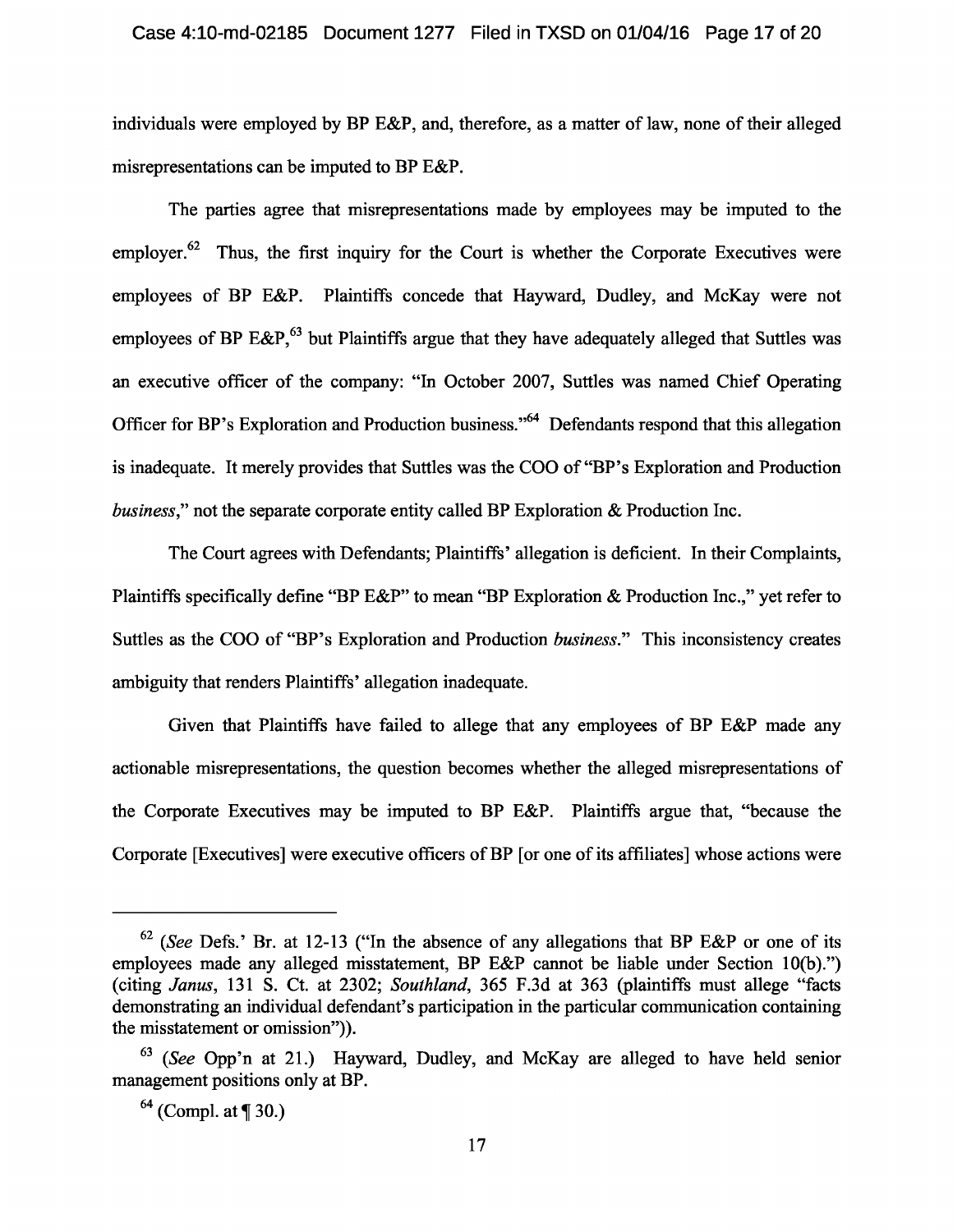intended to benefit BP [or one of its affiliates], their misrepresentations are deemed to have been made by the corporate entities responsible for the conduct to which their misstatements relate, *i.e.*, BP plc, BP America, and BP E&P."<sup>65</sup> Defendants respond that Plaintiffs have cited to no case law that supports this proposition. To the contrary, say Defendants, case law essentially rejects Plaintiffs' position.

Defendants are again correct. Plaintiffs cite only to this Court's decision in *In re BP p.l.c. Sec. Litig.* , 843 F. Supp. 2d 712 (S.D. Tex. 2012). But there, quoting the Fifth Circuit's decision in *Southland*, the Court held only that the misrepresentations "'appear from the face of the Complaint to have been made [by the Individual Defendants] pursuant to their positions of authority *within the company*."<sup>66</sup> Neither *BP* nor *Southland* makes any reference to imputing a non-employee's statements to a corporate defendant. Just the opposite, both cases affirmatively indicate that only statements made by persons from "within the company" are imputable. Indeed, in *Southland*, the court expressly noted that all of the individual defendants were executive officers of the only corporate defendant in the case.<sup>67</sup>

## **V. SECTION 20(a) CLAIMS AGAINST BP E&P AND SUTTLES**

Plaintiffs additionally bring claims against each of BP E&P and Suttles under Section 20(a) of the Exchange Act. To state a claim under Section 20(a), a plaintiff must first allege facts showing: (i) "an underlying securities fraud violation [by the controlled person]"; (ii) that the "controlling person had actual power over the controlled person"; and (iii) that the

 $65$  (Opp'n at 21.)

<sup>66</sup>*In re BP p.l.c. Sec. Litig.* , 843 F. Supp. 2d at 788 (quoting *Southland*, 365 F.3d at 365).

<sup>67</sup>*Southland*, 365 F.3d at 365.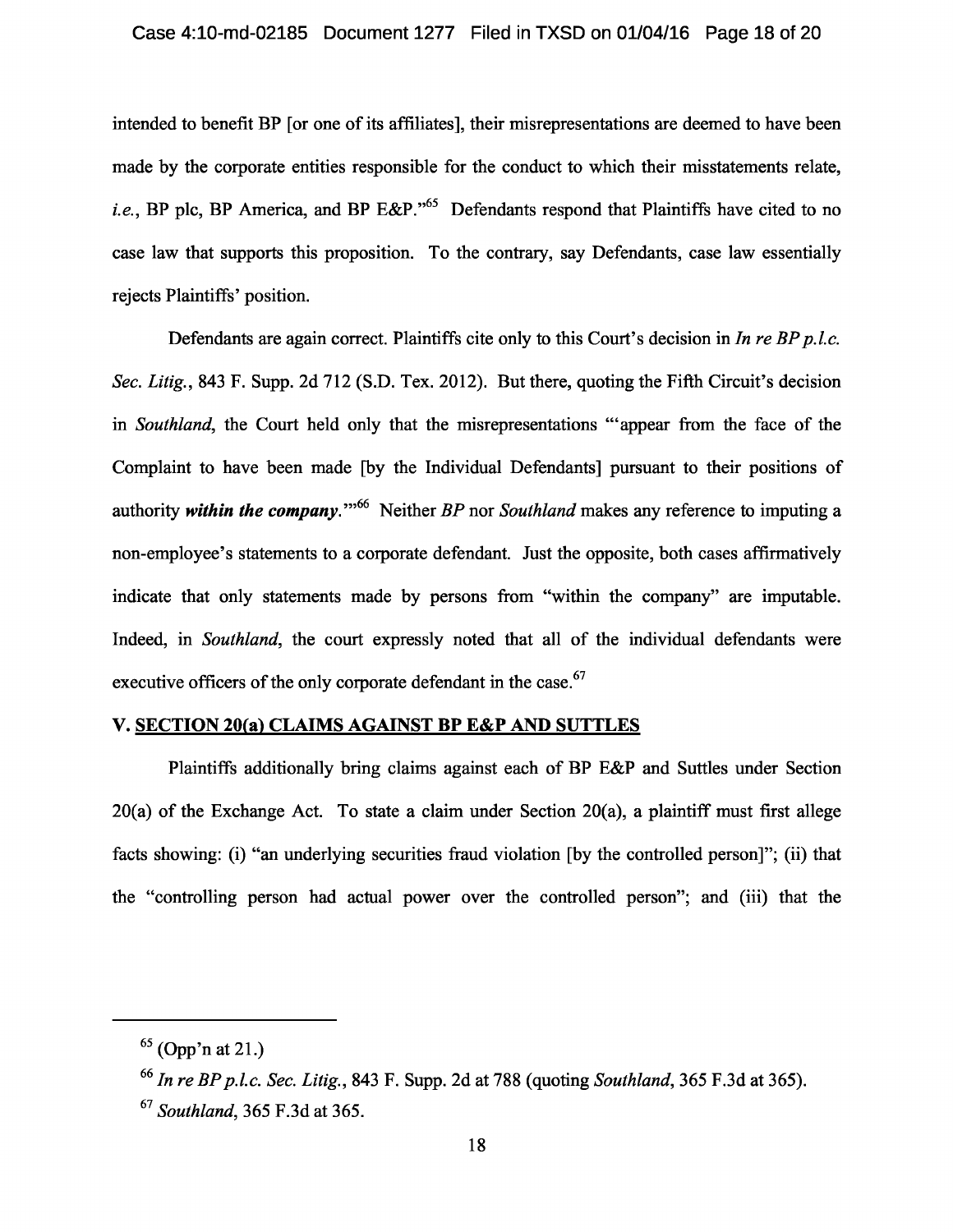"controlling person . . . induced or participated in the alleged violation." 68 Defendants' motion to dismiss focuses on the first two elements.<sup>69</sup>

## **A. Section 20(a) Claim against BP E&P**

Defendants argue that Plaintiffs' Section 20(a) claim against BP E&P should be dismissed because Plaintiffs have failed to adequately allege that BP E&P "had actual power over [Suttles]." Plaintiffs respond by arguing that they alleged Suttles was the COO of BP E&P. Thus, because Suttles was an employee of BP E&P, he was under the company's control.<sup>70</sup>

Plaintiffs' entire argument is premised on the notion that Suttles was alleged to be the COO of BP E&P. But that premise is incorrect. As discussed in Section IV above, Plaintiffs alleged only that Suttles was the COO of the "Exploration and Production business," not the COO of BP E&P. Consequently, Plaintiffs' only theory of BP E&P's "actual power over" Suttles is flawed, and their Section 20(a) claim cannot stand.

## **B. Section 20(a) Claim against Suttles**

Plaintiffs similarly bring a Section 20(a) claim against Suttles, alleging that Suttles controlled BP E&P, and is therefore liable as a "control person" for the Company's violations of Section 10(b).<sup>71</sup> Defendants argue that Plaintiffs have failed to adequately plead two elements of their Section 20(a) claims: (i) that BP E&P committed an "underlying securities fraud violation," and (ii) that Suttles had actual power over BP E&P.

<sup>68</sup>*BP*, 843 F. Supp. 2d at 791 (citing *Dennis v. General Imaging, Inc.* , 918 F.2d 496, 509 (5th Cir.1990)).

 $69$  *Id.* 

<sup>70</sup>(*See* Opp'n at 25 (arguing only that "BP E&P had control over its executive officer, Suttles."))

<sup>&</sup>lt;sup>71</sup> This is essentially the mirror image of their 20(a) claim against BP E&P.